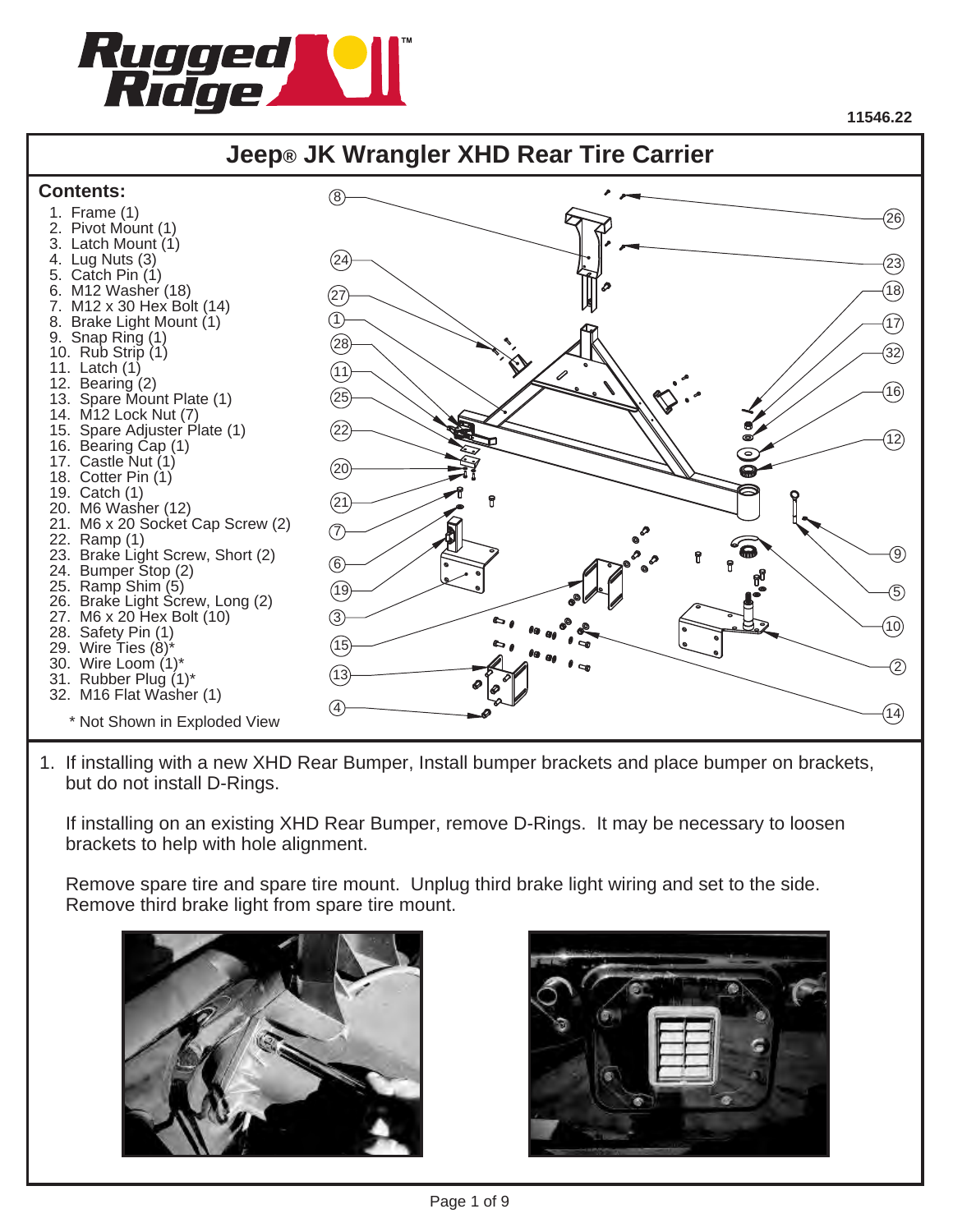2. Place Pivot Mount (#2) on the right side of the bumper. Install using M12 Hex Bolts (#7) in the top holes, and place the D-Rings and its corresponding bolts in place on the rear holes. Leave all bolts loose. Note - (2) bolts that are closest to the tailgate do not get washers. All other bolts do.



3. Place Latch Mount (#3) on the left side of the bumper. Install using M12 Hex Bolts (#7) in the top holes, and place the D-Rings and its corresponding bolts in place on the rear holes. Leave all bolts loose. Note - (1) bolt that is closest to the tailgate does not get a washer. All other bolts do.



4. Pre-assemble Spare Tire Mount. Spare Mount Plate (#13) and Spare Adjuster Plate (#15) nest inside one another. Fasten together with (4) M12 Hex Bolts (#7), (8) M12 Washers (#6), and (4) M12 Lock Nuts (#14) as shown. Leave fasteners loose.

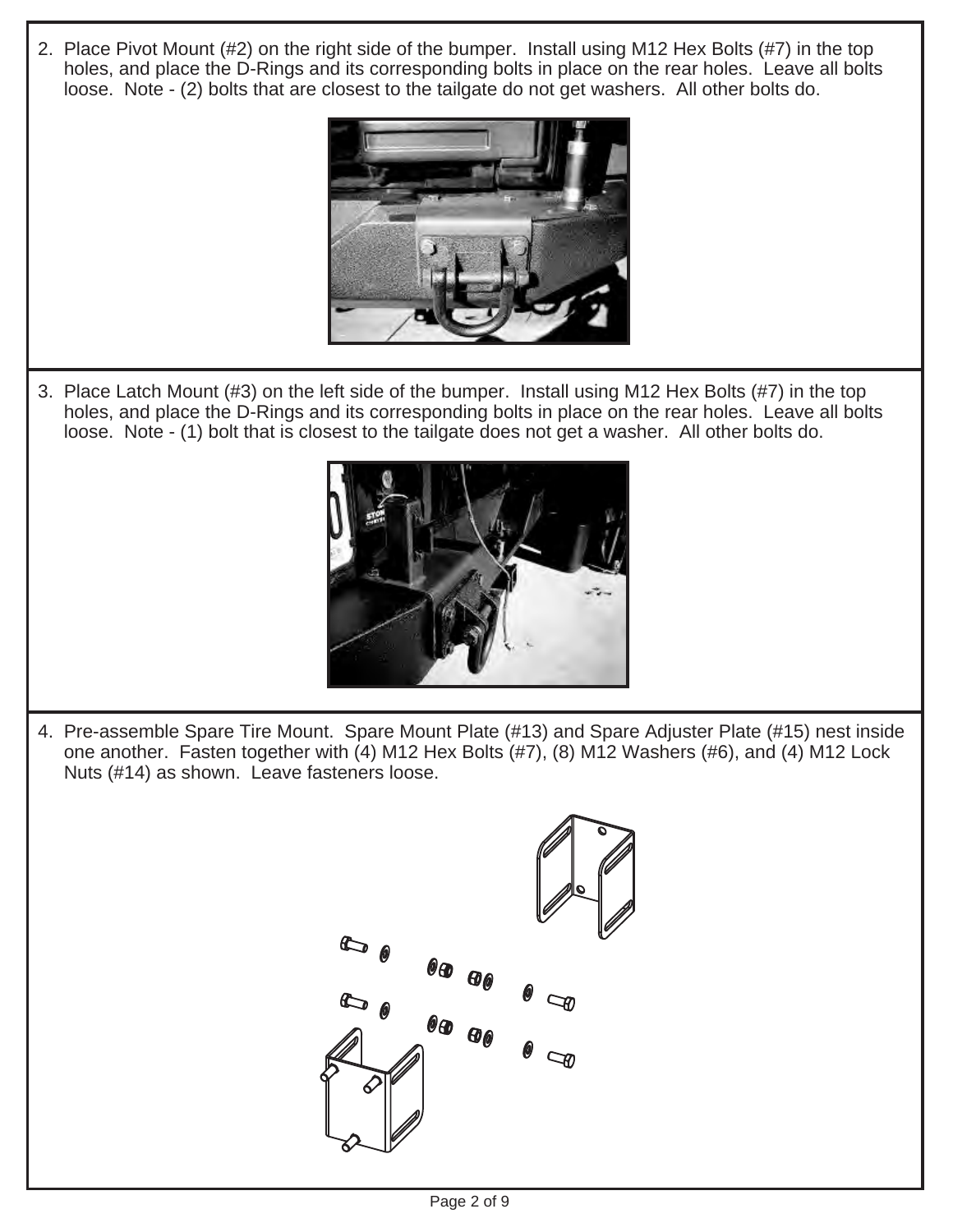5. Fasten Spare Tire Mount Assembly from Step 4 to the Frame (#1) using (3) M12 Hex Bolts (#7), (6) M12 Washers (#6), and (3) M12 Lock Nuts (#14) as shown.



6. Install Ramp (#22) onto Frame (#1) using (2) M6 Socket Cap Screws (#21) and (2) M6 Washers (#20) as shown. Shims (#25) may have to be added later during adjustment.



7. Install (2) Bumper Stops (#24) onto Frame (#1) using (4) M6 Hex Bolts (#27) and (4) M6 Washers (#20) as shown. Leave fasteners loose, as they will need to be adjusted to the vehicle later.



8. Pack (2) Bearings (#12) with all purpose grease. Install (1) Bearing onto spindle of Pivot Mount (#2).

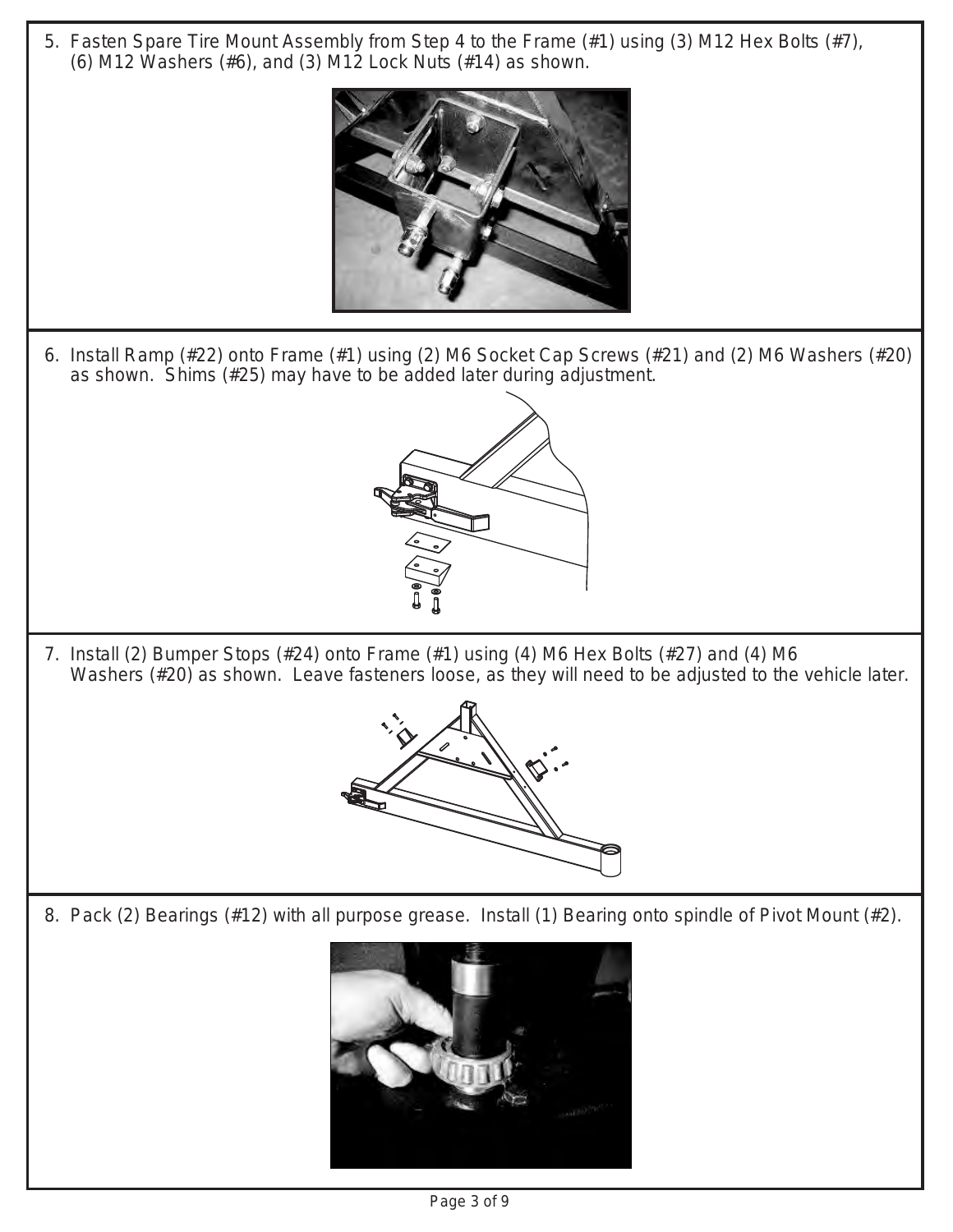9. Lift Frame (#1) onto vehicle, setting the pivot end on the spindle as shown and resting the latch end on the opposite end. Install second Bearing onto spindle. Install Bearing Cap (#16), M16 Washer (#32) and Castle Nut (#17) onto spindle. Tighten Castle Nut until all slack is removed from pivot assembly, but frame still pivots freely. Install Cotter Pin (#18).



10. Tighten bolts on the Pivot Mount Plate (#2). Latch the Latch (#11) to the Catch (#19). Ensure that the Latch swings freely into place to engage the catch. It may be necessary to adjust the Latch, the Catch, and/or the Latch Mount to achieve this. Once adjusted, tighten the Latch Mount into place.



- 11. Adjust Bumper Stops (#24) so that the OE rubber bumpers on the tailgate compress approximately 1/2" when the Tire Carrier is latched.
- 12. If the Latch (#11) has room above it when it engages the Catch (#19), it may rattle on bumpy terrain. This gap can be eliminated by installing Shims (#25) between the Ramp (#22) and the Frame (#1) until the gap is closed.

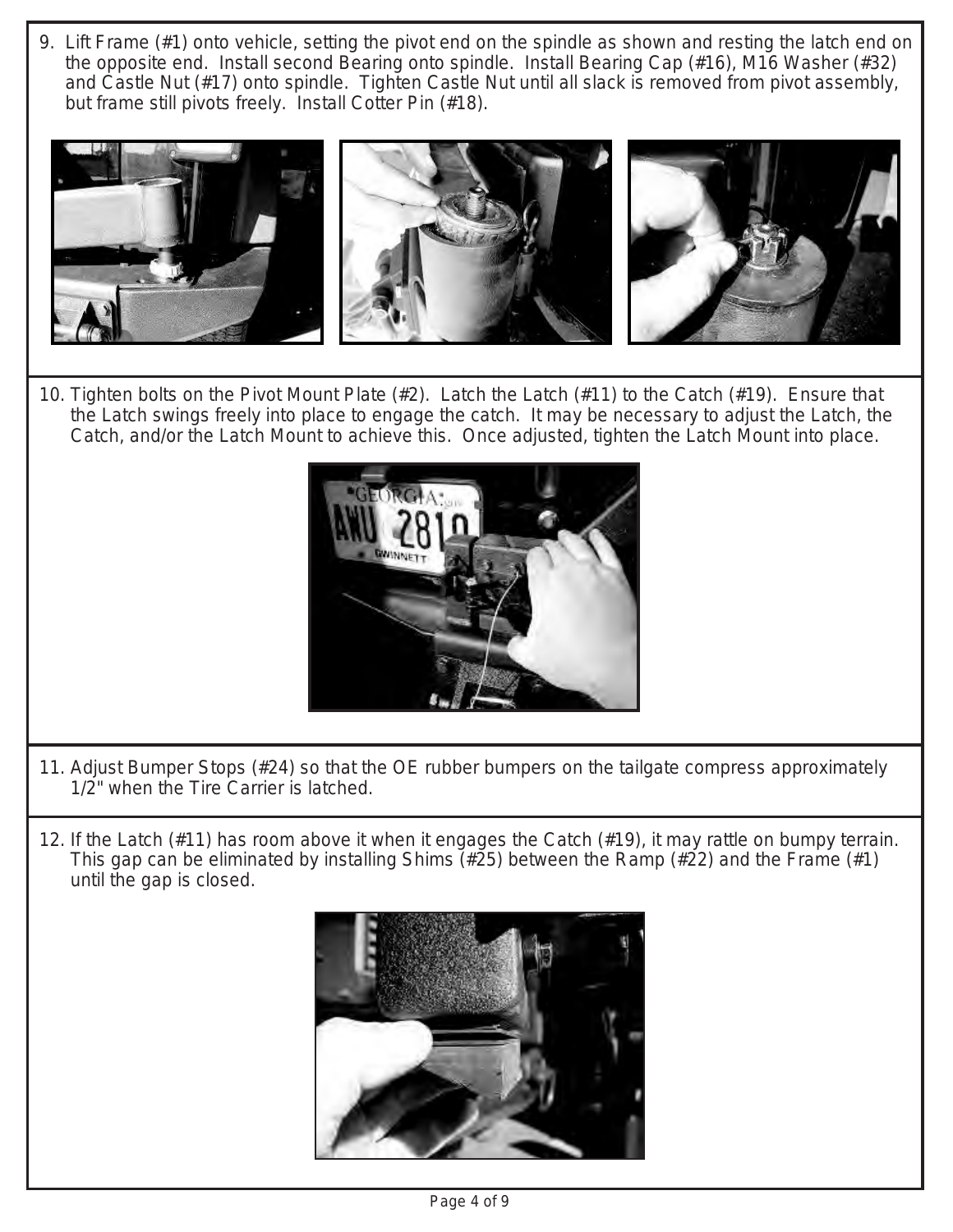13. Remove tape backing from Rub Strip (#10) and place around spindle. The hole should line up with hole in Pivot Mount (#2), and the curve should wrap around spindle as shown.



14. Install spare tire using provided (3) Lug Nuts (#4). It will be necessary to adjust the Spare Tire Mount Assembly to achieve proper fit. Spare tire should be vertical, and should rest against Frame (#1) when properly adjusted.



- Note: At this point, Tire Carrier is installed and adjusted. Remaining directions refer to installation of third brake light.
- 15. Remove the 4 torx head screws that attach the light to the factory tire mount. Pull the light away from the tire mount. Remove the connector by pushing down on the tab and pulling. Set the light aside, it will be used later during the installation.



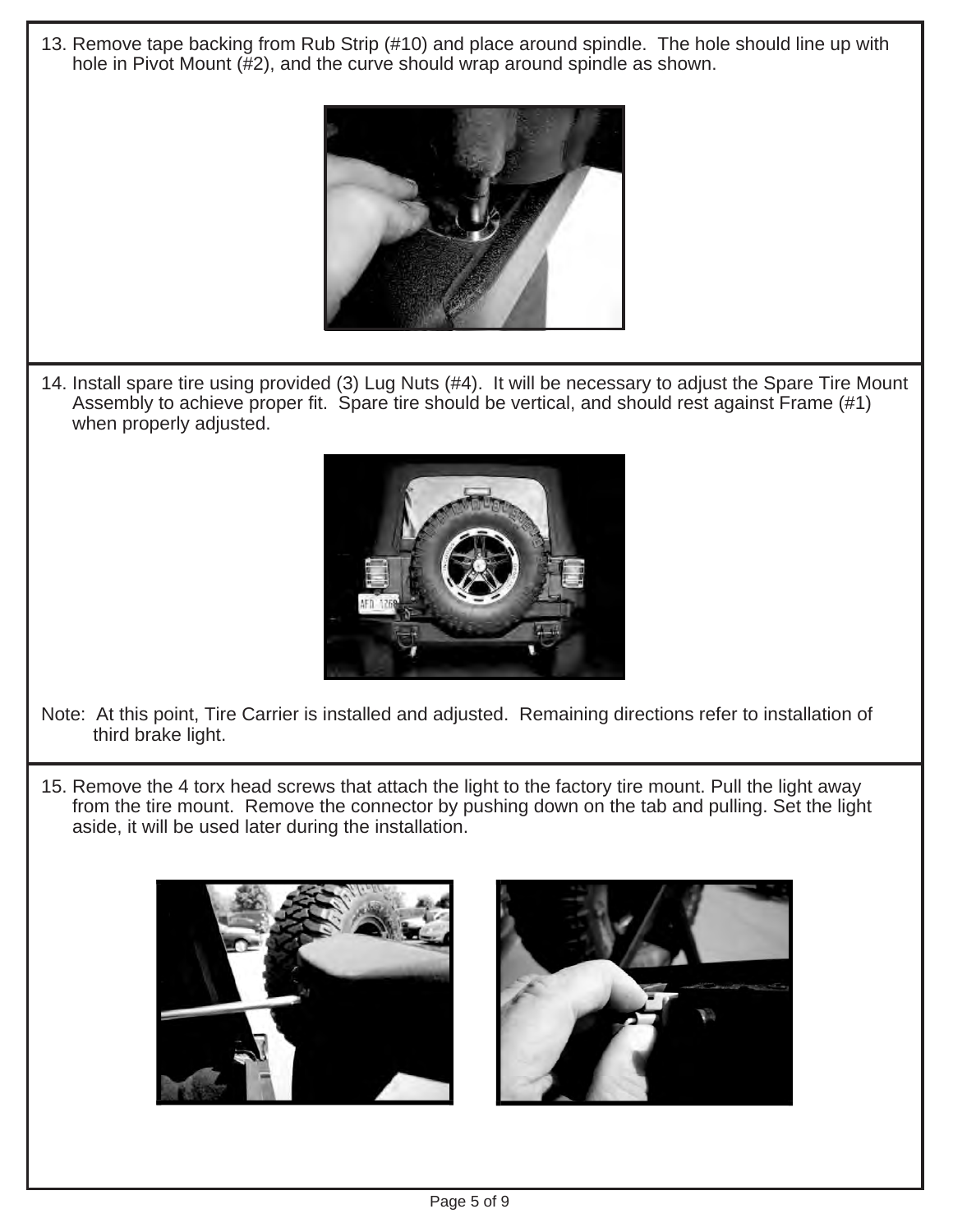16. Open the tailgate and remove the tailgate vent. Pull out along the left edge first and pull. Locate the 2 wire brake light connector located in the opening. Push the tab in and pull to remove the connector.



17. Remove the rubber grommet with the wiring on the outside of the tailgate by grabbing it and working it out of the hole. Pull the wiring through being careful not to damage it. Set this small harness aside, it will be reused later. Insert Rubber Plug (#31) into the empty hole.





18. Remove the other portion of the third brake light connector from the tailgate. Locate the wiring going to the tailgate latch. It should run just above the third brake light wiring going towards the right. Follow it to the latch and remove the connector in the same method as mentioned earlier.





19. Remove the long plastic cover that runs almost the length of the upper portion of the tailgate. This is done by pulling out along the bottom edge of the cover first. You should now see the wiring harness. Carefully pull the harness through the small access hole that is to the right. The connectors will need to be guided through the hole one at a time.





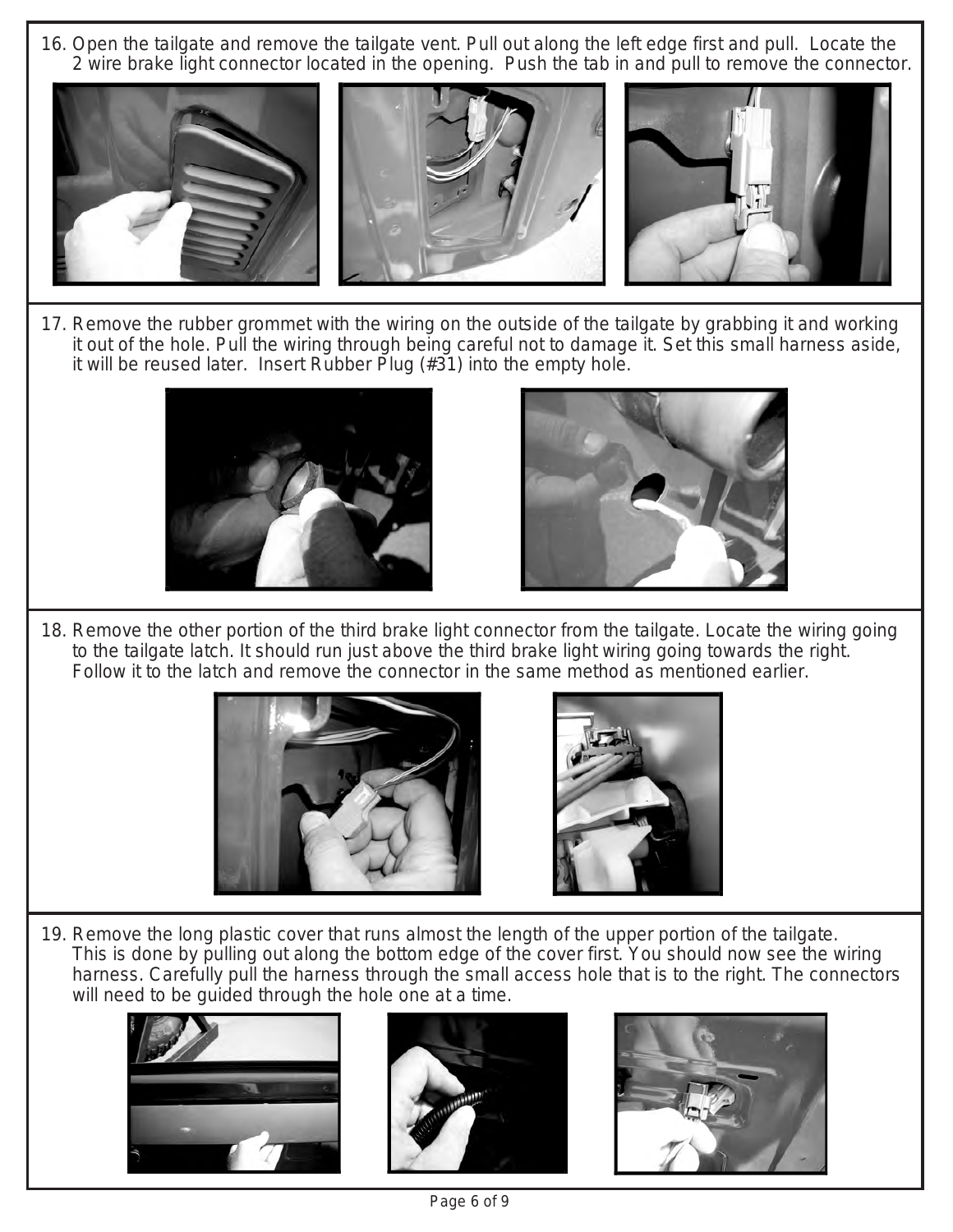20. Once the wiring and connectors are removed from inside the tailgate, remove the third brake light wiring and connector from the short piece of loom.



21. Brake light connector can now be disassembled. **Note the location of the wires before removal.**  Holding the third brake light connector, carefully pull out on the two white tabs of the terminal lock that are on each side of the connector and push them into the grey connector. With a small screwdriver pry the terminal lock out of the connector. This will now allow both terminals and wires to be removed from the connector. Set the terminal lock aside it will be reused a little later.



22. With the terminal lock removed you can now remove the two wires and terminals. Using a paper clip, slide it under the wire and push in. It will feel like it snaps in place when pushed all the way in. Holding both the wire and paper clip, pull them both out of the connector. Do the same with the other wire.





23. Carefully pull the 2 wires all the way through the insulator. It is recommended that these wires be wrapped in electrical tape to better protect them from weathering and becoming worn. Then wrap them with Wire Loom (#30).



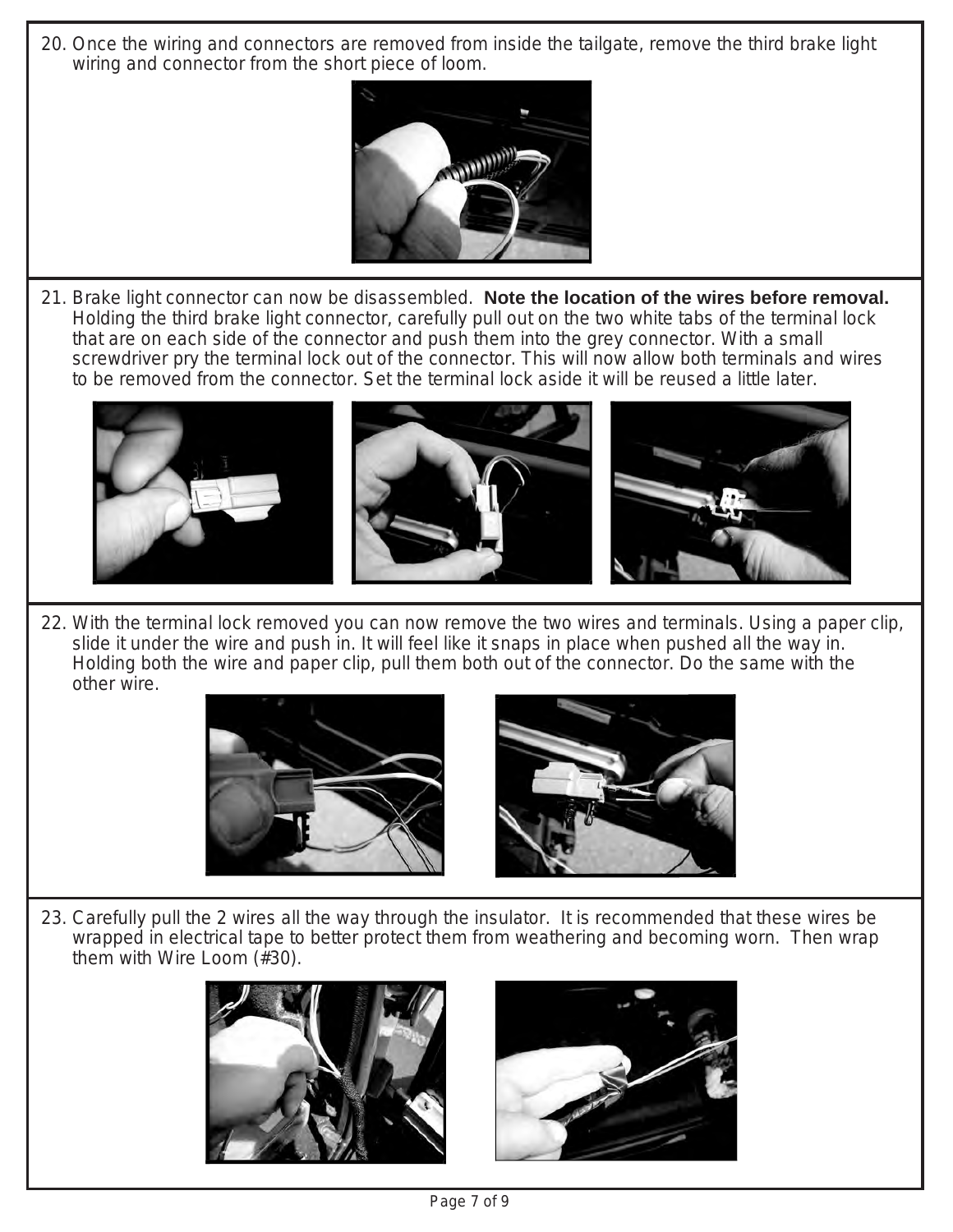24. Pull the carpeting away from the tailgate seal. Route the wiring for the third brake light wiring along the tailgate seal. You do not have to tuck it behind the seal, as it will be concealed by the carpet. Route the wiring under the lower right hand corner of the tailgate seal.





25. Wrap the wiring with the provided Wire Loom (#30) beginning inside the vehicle. Pass the wrapped wire between the body and the tailgate seal. Close the tailgate and continue to route the wiring to the tire carrier. Route the wiring along the tire carrier as shown. Secure wiring to Tire Carrier with Wire Ties (#29).





25. Reinstall the harness removed in Step 17. Install the third brake light assembly into the new light bracket that was provided with your new tire carrier. Install the 4 provided phillips head screws  $(#23 \& #26)$  and tighten. Be careful not to over-tighten these screws.